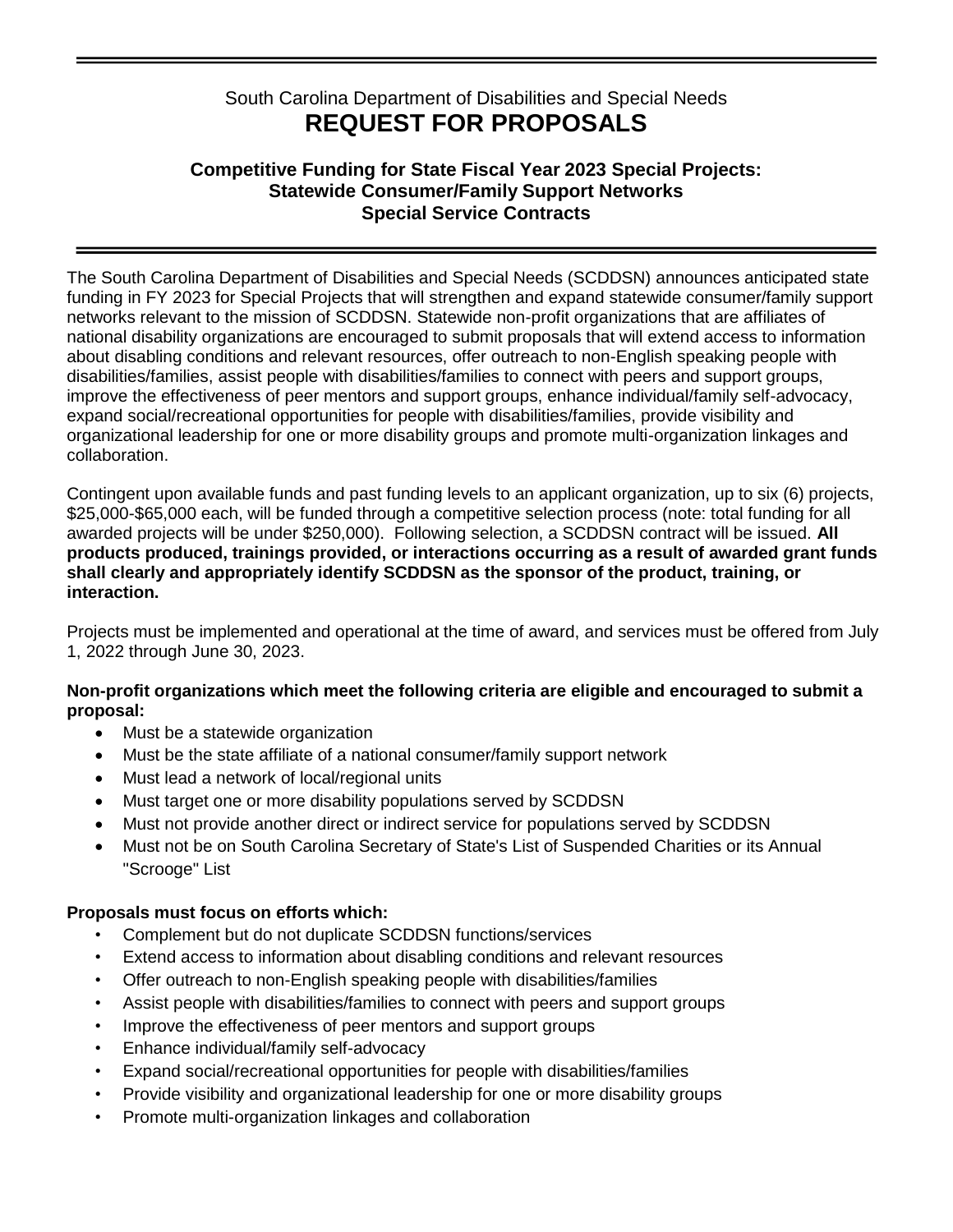**The SCDDSN Special Projects Selection Committee will consider the following criteria in evaluating proposed projects:**

- Clear and appropriate goal(s) and objectives
- Specific and appropriate implementation activities
- Scope and expected impact of the project
- Compatibility with SCDDSN mission and services
- Direct/indirect benefits to people with disabilities/families
- Adequate and justified budget; cost-effectiveness
- Capability to administer a SCDDSN contract

**QUARTERLY REPORTING:** Grantees must provide a concise report quarterly which includes an overview of services provided and a financial statement to DDSN Cost Analysis and the appropriate Program Division Area.

**Applications must be received by Friday, June 17, 2022**. **Applications must be** *emailed* **with subject line State FY 23 Family Support Network Application to:**

Harley T. Davis, PhD Chief Administrative Officer, SC DDSN harley.davis@ddsn.sc.gov 803-898-9650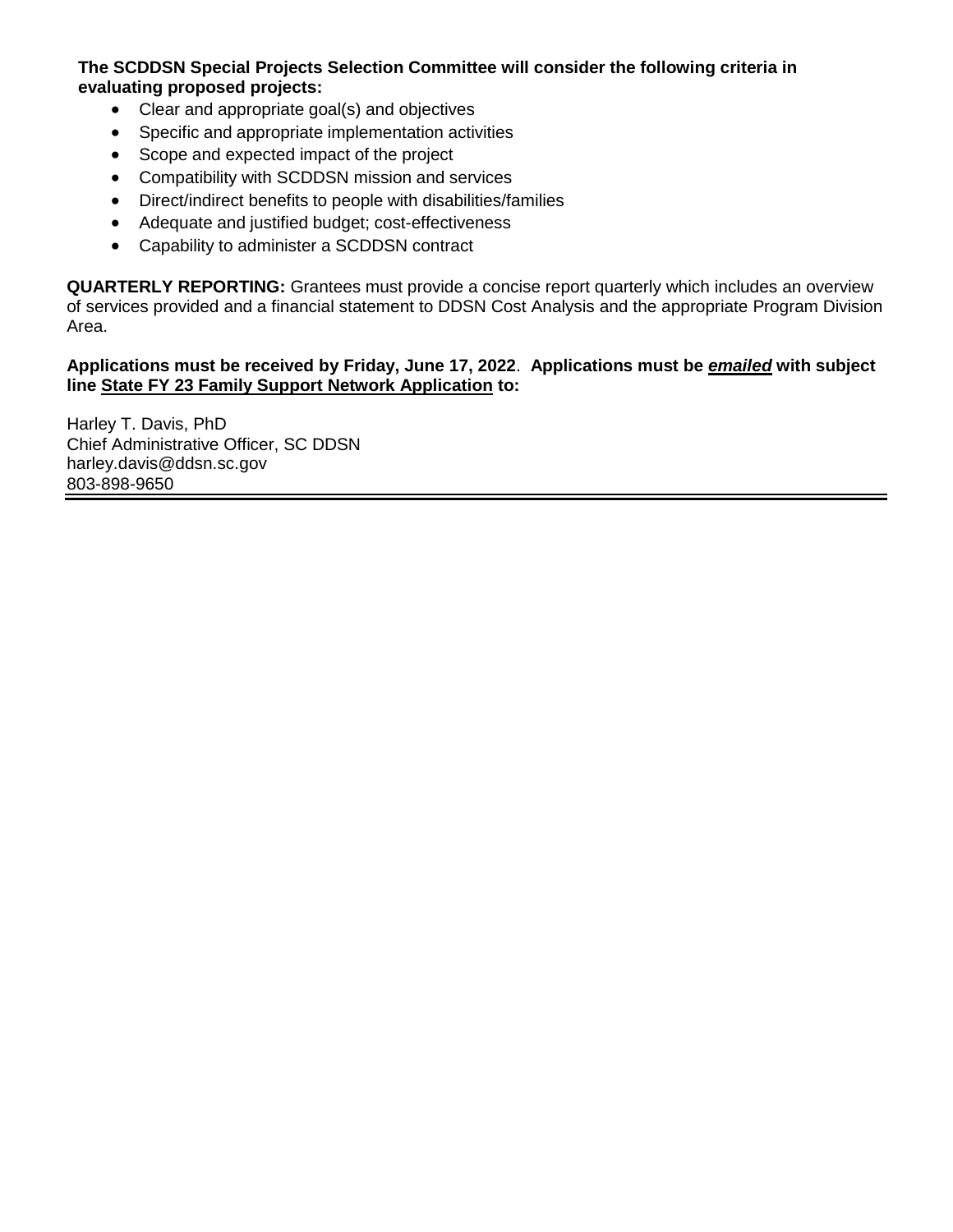|                                                                                                                                                                                                                                | <b>South Carolina Department of Disabilities and Special</b><br><b>Needs Competitive Funding for FY 2023 Special Projects:</b><br><b>Statewide Consumer/Family Support Networks</b>                                            |
|--------------------------------------------------------------------------------------------------------------------------------------------------------------------------------------------------------------------------------|--------------------------------------------------------------------------------------------------------------------------------------------------------------------------------------------------------------------------------|
|                                                                                                                                                                                                                                | <b>Application</b>                                                                                                                                                                                                             |
|                                                                                                                                                                                                                                |                                                                                                                                                                                                                                |
|                                                                                                                                                                                                                                | Project Title: New York: New York: New York: New York: New York: New York: New York: New York: New York: New York: New York: New York: New York: New York: New York: New York: New York: New York: New York: New York: New Yor |
|                                                                                                                                                                                                                                |                                                                                                                                                                                                                                |
|                                                                                                                                                                                                                                |                                                                                                                                                                                                                                |
|                                                                                                                                                                                                                                | <u> 1989 - Andrea Santa Alemania, amerikan basar dan berasal dalam berasal dalam berasal dalam berasal dalam bera</u>                                                                                                          |
|                                                                                                                                                                                                                                |                                                                                                                                                                                                                                |
|                                                                                                                                                                                                                                | Federal or Tax Identification Number: Manufacture of the Contract of Tax Identification Number:                                                                                                                                |
|                                                                                                                                                                                                                                | Mailing Address (include zip code):                                                                                                                                                                                            |
|                                                                                                                                                                                                                                |                                                                                                                                                                                                                                |
|                                                                                                                                                                                                                                |                                                                                                                                                                                                                                |
| Project Director: 2000 and 2000 and 2000 and 2000 and 2000 and 2000 and 2000 and 2000 and 2000 and 2000 and 2000 and 2000 and 2000 and 2000 and 2000 and 2000 and 2000 and 2000 and 2000 and 2000 and 2000 and 2000 and 2000 a |                                                                                                                                                                                                                                |
|                                                                                                                                                                                                                                | Email Address: No. 1996. The Manual Address: No. 1997. The Manual Address: No. 1997. The Manual Address: No. 1997. The Manual Address: No. 1997. The Manual Address: No. 1997. The Manual Address: No. 1997. The Manual Addres |
|                                                                                                                                                                                                                                | Telephone: FAX: FAX:                                                                                                                                                                                                           |
|                                                                                                                                                                                                                                |                                                                                                                                                                                                                                |
|                                                                                                                                                                                                                                |                                                                                                                                                                                                                                |
| Fiscal Administrator: No. 1996. The Contract of the Contract of the Contract of the Contract of the Contract of the Contract of the Contract of the Contract of the Contract of the Contract of the Contract of the Contract o |                                                                                                                                                                                                                                |
|                                                                                                                                                                                                                                | Email Address: No. 1998. The Manual Address: No. 1998. The Manual Address: No. 1998. The Manual Address: No. 1998. The Manual Address: No. 1999. The Manual Address: No. 1999. The Manual Address: No. 1999. The Manual Addres |
|                                                                                                                                                                                                                                | FAX: The contract of the contract of the contract of the contract of the contract of the contract of the contract of the contract of the contract of the contract of the contract of the contract of the contract of the contr |
|                                                                                                                                                                                                                                |                                                                                                                                                                                                                                |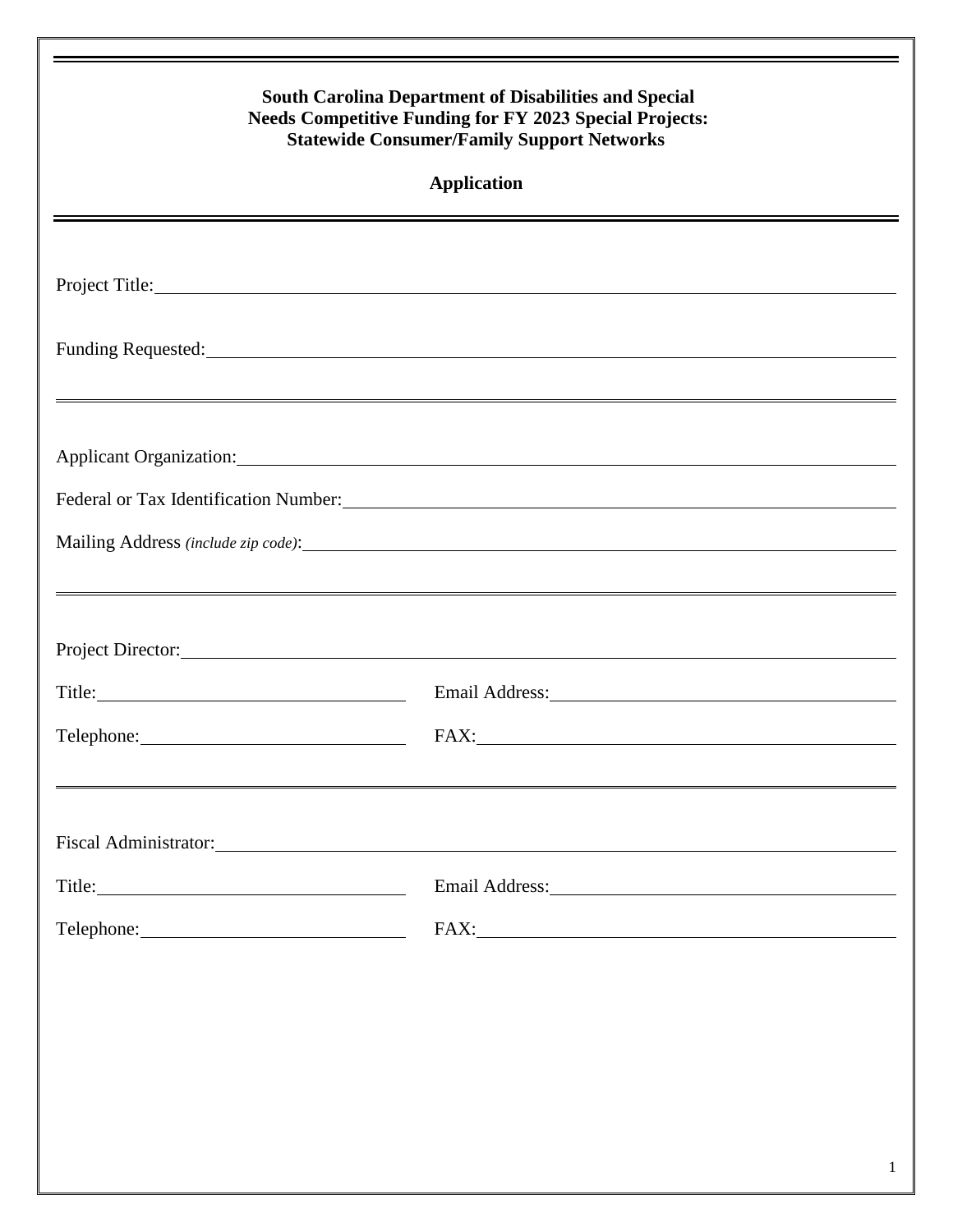### **PROJECT NARRATIVE**

Disability population(s) to be the Target of the Project:

Project Description Including: Scope, Expected Impact of the Project, and Direct/Indirect Benefits to People with Disabilities

Describe how your proposal is compatible with DDSN's mission and your organization's ability to administer this project as proposed

Project Goals(s) and Objectives: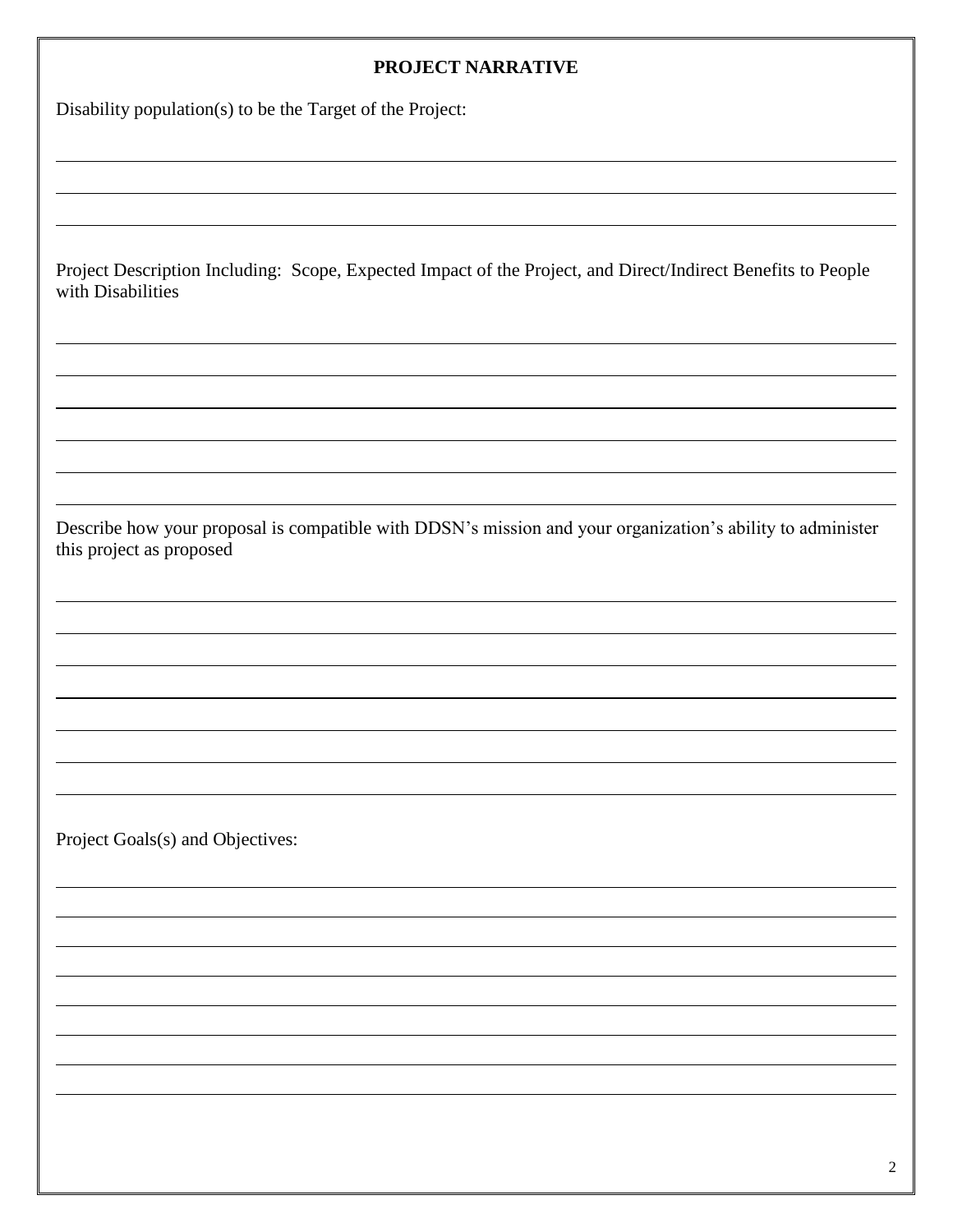# **PROJECT IMPLEMENTATION ACTIVITIES**

| Goal: Contract Contract Contract Contract Contract Contract Contract Contract Contract Contract Contract Contract Contract Contract Contract Contract Contract Contract Contract Contract Contract Contract Contract Contract |                                                                                                                                                                                                                                |                          |                                                  |  |
|-------------------------------------------------------------------------------------------------------------------------------------------------------------------------------------------------------------------------------|--------------------------------------------------------------------------------------------------------------------------------------------------------------------------------------------------------------------------------|--------------------------|--------------------------------------------------|--|
|                                                                                                                                                                                                                               | Objective: New York: New York: New York: New York: New York: New York: New York: New York: New York: New York: New York: New York: New York: New York: New York: New York: New York: New York: New York: New York: New York: N |                          |                                                  |  |
|                                                                                                                                                                                                                               |                                                                                                                                                                                                                                |                          |                                                  |  |
| <b>LIST ACTIVITIES</b>                                                                                                                                                                                                        | PERSON(S)<br><b>RESPONSIBLE</b>                                                                                                                                                                                                | <b>TARGET</b><br>DATE(S) | HOW THE ACTIVITY WILL BE<br>DOCUMENTED/EVALUATED |  |
|                                                                                                                                                                                                                               |                                                                                                                                                                                                                                |                          |                                                  |  |
|                                                                                                                                                                                                                               |                                                                                                                                                                                                                                |                          |                                                  |  |
|                                                                                                                                                                                                                               |                                                                                                                                                                                                                                |                          |                                                  |  |
|                                                                                                                                                                                                                               |                                                                                                                                                                                                                                |                          |                                                  |  |
|                                                                                                                                                                                                                               |                                                                                                                                                                                                                                |                          |                                                  |  |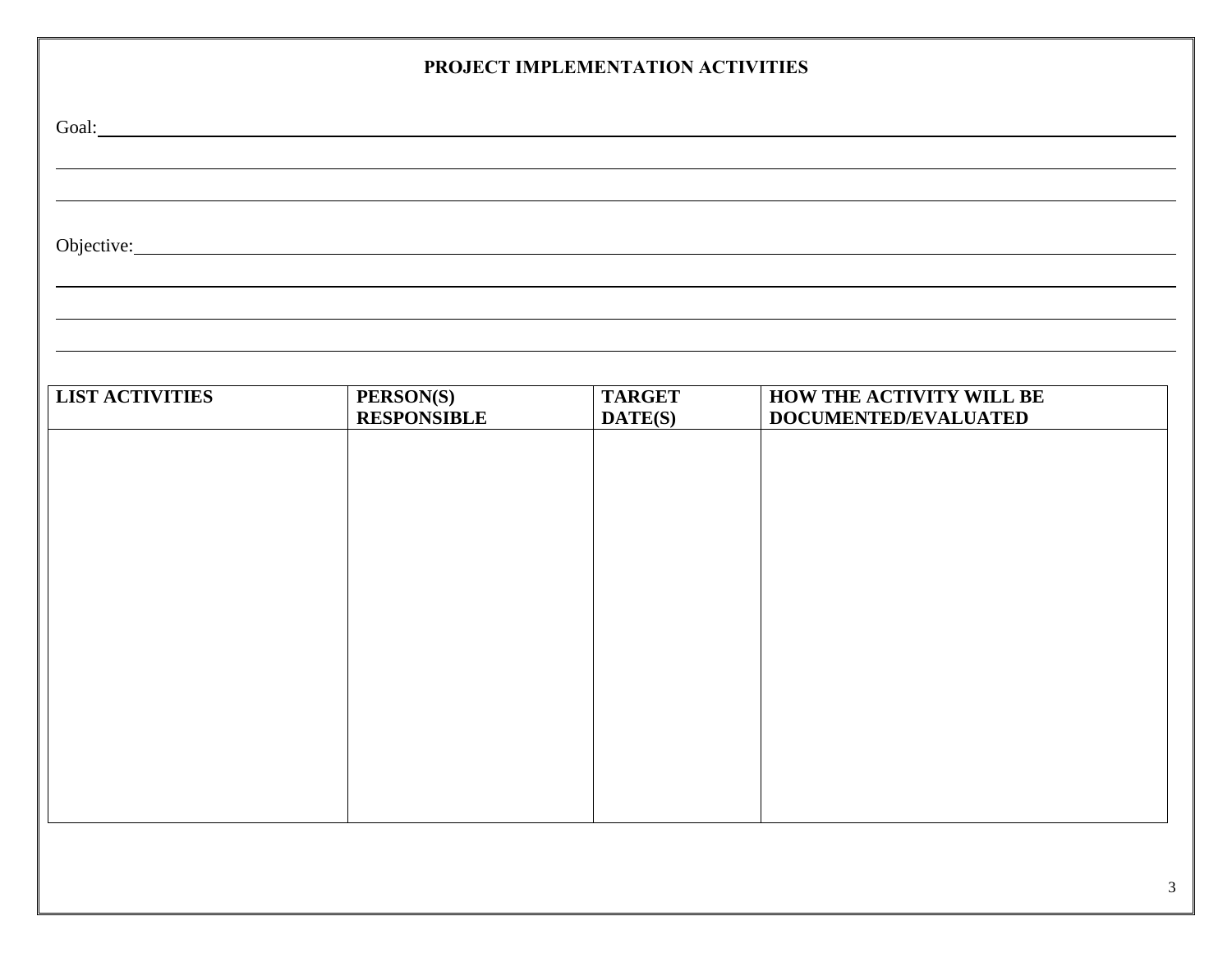## **PROJECT BUDGET**